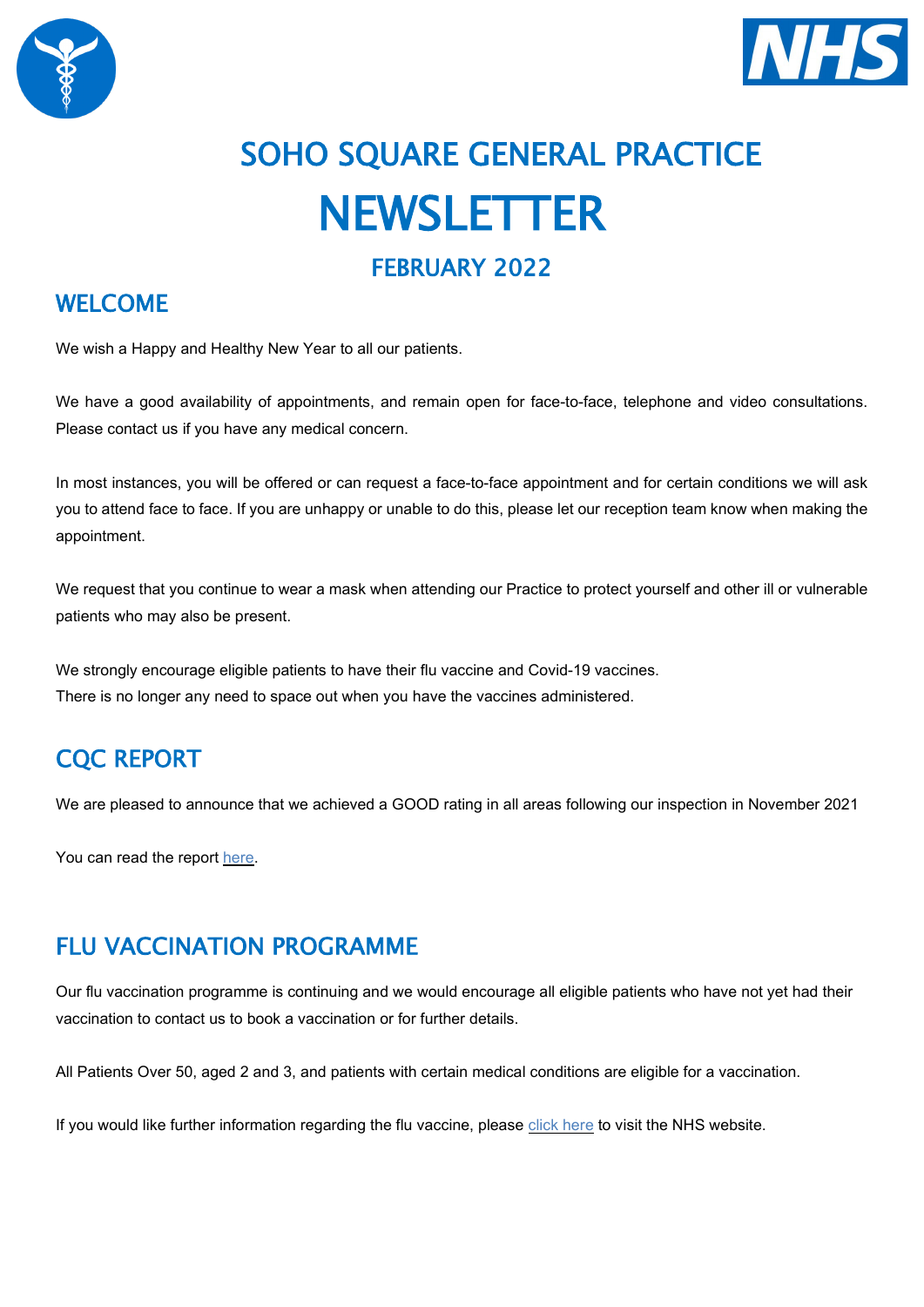



Flu vaccination is important because:

- more people are likely to get flu this winter as fewer people will have built up natural immunity to it during the COVID-19 pandemic
- if you get flu and COVID-19 at the same time, research shows you're more likely to be seriously ill
- getting vaccinated against flu and COVID-19 will provide protection for you and those around you for both these serious illnesses

If you've had COVID-19, it's safe to have the flu vaccine. It will still be effective at helping to prevent flu.

# COVID-19 VACCINATION PROGRAMME

The Covid-19 Vaccine has now been offered to all Patients over 12.

Everyone aged 16 or over who had a 2<sup>nd</sup> dose of the COVID-19 vaccine at least 3 months ago can get a booster dose.

Further information on the vaccination programme can be found [here.](https://www.nhs.uk/conditions/coronavirus-covid-19/coronavirus-vaccination/coronavirus-vaccine-for-children-aged-12-to-15/)

### OUT OF AREA PATIENTS

We are happy to accept patient registrations from outside our catchment area.

We would ask all patients to be aware of the following considerations:

- We are unable to provide you with home visits and care.
- We are unable to provide you with access to our Out of Hours services.
- To access Out of Hours services please call NHS 111 who will direct you to a local out of hours provider

Our Clinical team will review your registration and your care needs on an ongoing basis. If we feel it is not clinically appropriate or practical for you to be registered with us we will contact you and let you know why.

If you would like to find a GP closer to your home address, please visit<https://www.nhs.uk/service-search/find-a-gp>

#### OUR SURGERIES

Availability of GPs Dr Korpikiewicz – Monday and Friday All Day Dr Thompson – Tuesday, Wednesday, and Friday All Day, Thursday morning only Dr Liu – Monday, Tuesday and Thursday All Day, Wednesday afternoon only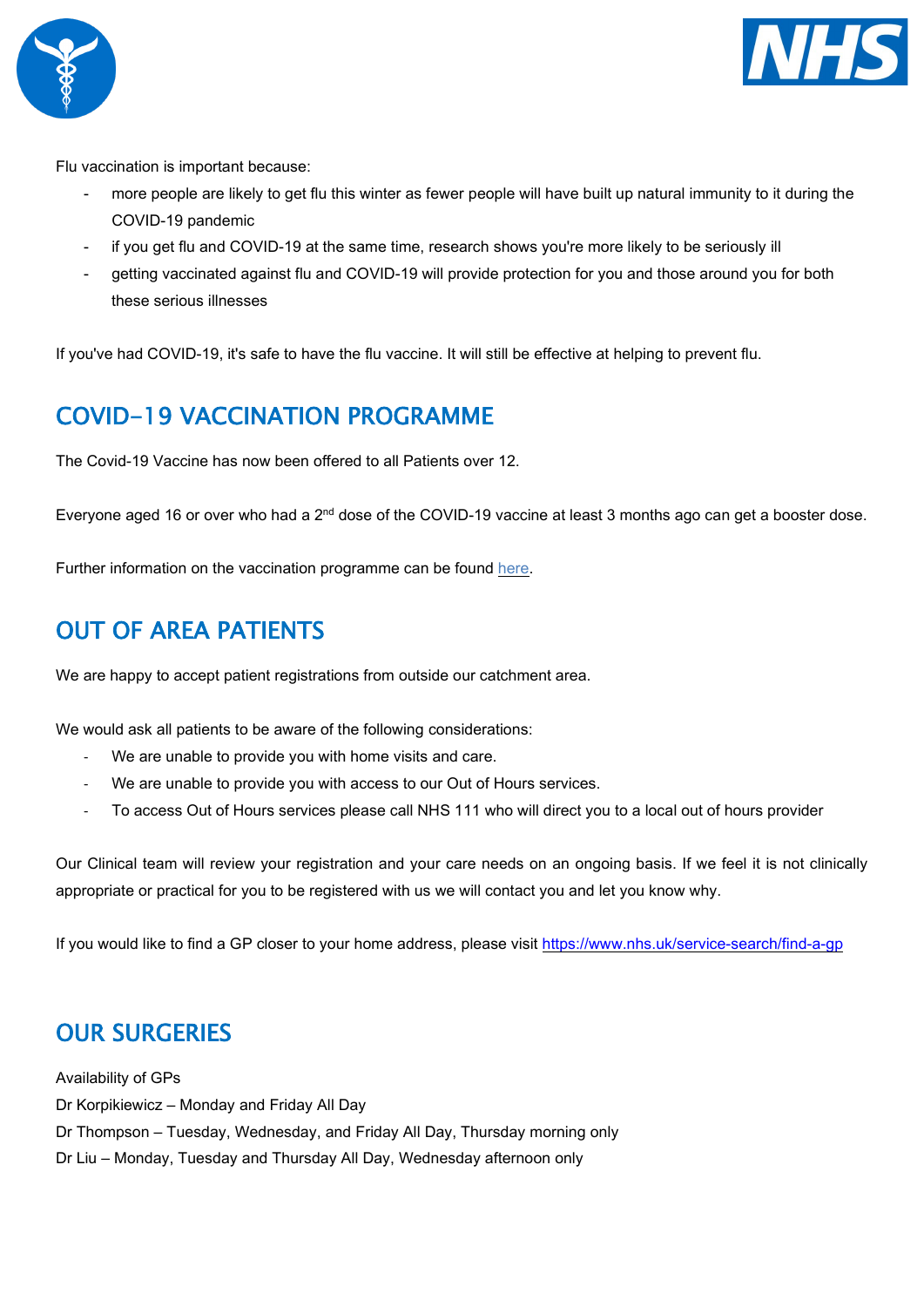



Availability of Nursing Team Andrew Crawford-Jones – Advanced Nurse Practitioner - Monday, Tuesday, Thursday and Friday All Day, and Wednesday morning only Joanne Riseley – Practice Nurse – Monday, Tuesday and Thursday All Day Giovanna Nesta – Health Care Assistant – Wednesday, Thursday and Friday mornings only.

# CANTONESE AND MANDARIN SPEAKERS

The reception team provides support to patients who speak Cantonese and Mandarin throughout our opening hours (08.00 – 18:30). Dr Liu offers appointments in Cantonese.

#### NHS APP

You can find information on the NHS app and download the app by [clicking](https://www.nhs.uk/nhs-app/) here Help using the app is [available](https://www.nhs.uk/nhs-app/nhs-app-help-and-support/) here

The app provides a wide range of patient information and advice, including your NHS Covid Pass.

As a Practice we are unable to provide proof of your Covid-19 Vaccine status, if you do not have the app and would like a letter to prove your vaccination service, please call 119 or visit the NHS [website](https://www.nhs.uk/conditions/coronavirus-covid-19/covid-pass/get-your-covid-pass-letter/) here

# PATIENT PARTICIPATION GROUP (PPG)

All patients are deemed to be members of the PPG and are welcome to attend meetings.

The PPG is planning on holding a meeting over the next few weeks. If you would like to receive details of meetings, and other information, **please let us have your email address** and we will add you to our contact list.

You can also let us know via our dedicated email, if you have anything you would like us to take up with the Practice. [sohosquareppg@outlook.com](mailto:sohosquareppg@outlook.com)

Please do tell friends and family about the Practice and support the Practice by leaving a review on the sites mentioned below.